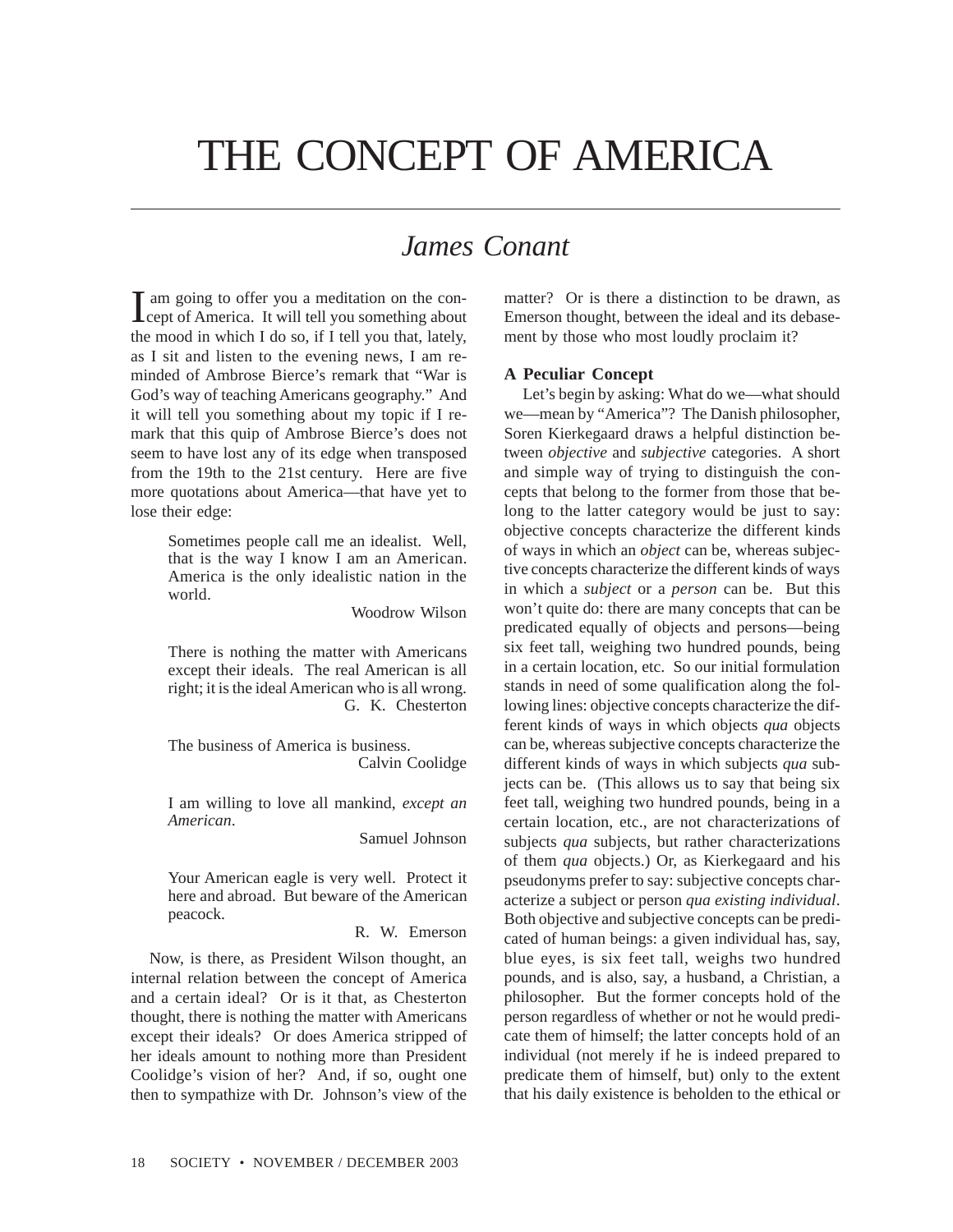religious demands such concepts entail—to the extent that his life is shaped by these demands. These latter concepts, Kierkegaard claims, if they are properly understood as subjective concepts—that is, as properly subjective characterizations of the lives of existing individuals—must be clearly distinguished from certain merely objective concepts which these same words ("husband," "Christian," "philosopher") might also be taken to denote.

The word "husband," inflected subjectively, signifies participation in a certain sort of ethical relationship between two individuals pledged to devote their lives to one another; inflected objectively, it signifies a certain juridical status. A husband, in the latter sense, is something one either is or is not (depending upon whether one's papers are in order); a husband, in the former sense, is someone (Kierkegaard says) one *becomes*—it presupposes involvement in an existential task that must be reaffirmed and renewed every day of one's married life. (If a wife says to her spouse "This isn't a marriage!," he does not rebut her charge by producing their marriage certificate.) The word "Christian," inflected subjectively, signifies an involvement in a religious way of life; inflected merely objectively, it signifies certain straightforwardly observable external facts about a person's behavior (e.g., that he goes to church on Sundays, has his children baptized, puts money in the collection box, etc.). Understood the latter way "a Christian" is something one either is or is not. Understood subjectively, "a Christian" is someone (Kierkegaard says) one *becomes*—it presupposes the undertaking of an existential task that must be reaffirmed and renewed every moment of one's existence. (If Kierkegaard says "While Christendom flourishes Christianity gradually withers away!," someone does not rebut his charge by pointing out how full the churches are on Sundays.)

Here is a characteristic passage in which one of Kierkegaard's pseudonyms, Johannes Climacus, offers a comparatively straightforward example of a conflation of subjective and objective categories:

> Once it was at the risk of his life that a man dared to profess himself a Christian; now it is to make oneself suspect to venture to doubt that one is a Christian.… If a man were to say quite simply and unassumingly, that he was concerned for himself, lest perhaps he had no right to call himself a Christian, he would indeed not suffer persecution or be put to death, but he would be smothered in angry glances,

and people would say: "How tiresome to make such a fuss about nothing at all; why can't he behave like the rest of us, who are all Christians?" … And if he happened to be married, his wife would say to him: "Dear husband of mine, how can you get such notions into your head? How can you doubt that you are a Christian? Are you not a Dane, and does not geography say that the Lutheran form of the Christian religion is the ruling religion in Denmark? For you are surely not a Jew, nor are you a Mohammedan; what then can you be if not a Christian? (Johannes Climacus, *Concluding Unscientific Postscript* [henceforth CUP], edited by S. Kierkegaard, translated by Walter Lowrie (Princeton University Press: Princeton, NJ, 1968), p. 49)

The term "Christendom" is Kierkegaard's name for such a state of affairs—one in which everyone already thinks they are Christians and thus no one takes the trouble any longer to become one.

Now what about the concept *American*? Should we classify it as objective or subjective? Should it be grouped together with *Dane* or with *Christian*? Well, surely, one can be an American in the same sense that one can be a Dane. Thus understood, an American is something one either is or is not (depending upon whether one's papers are in order, or upon other equally objective facts about, say, one's birth, upbringing or cultural heritage.) But "America" is also the name of a certain moral and political ideal and thus "to be an American" can also signify a commitment to that ideal, and thus an existential task, a way of life, and even a kind of person that one must struggle—and that one can fail—to become. If we are to follow Kierkegaard's lead, then we should seek clearly to distinguish between the objective concept of being an American and the subjective one. This will lead us to the conclusion that one can be an American in the objective sense while failing to be one in the subjective sense. We could then further follow Kierkegaard's lead and introduce the concept *Americadom* to signify a state of affairs in which such a merely objective inflection of the concept has gained ascendancy—a state of affairs in which, because almost everyone in America already knows that he is an American, hardly anyone any longer takes the trouble to become one.

Yet this fails to do justice to the peculiar complexity of the concept of America. As a first step towards appreciating the peculiarity of this concept, it helps to notice that it involves what Kierkegaard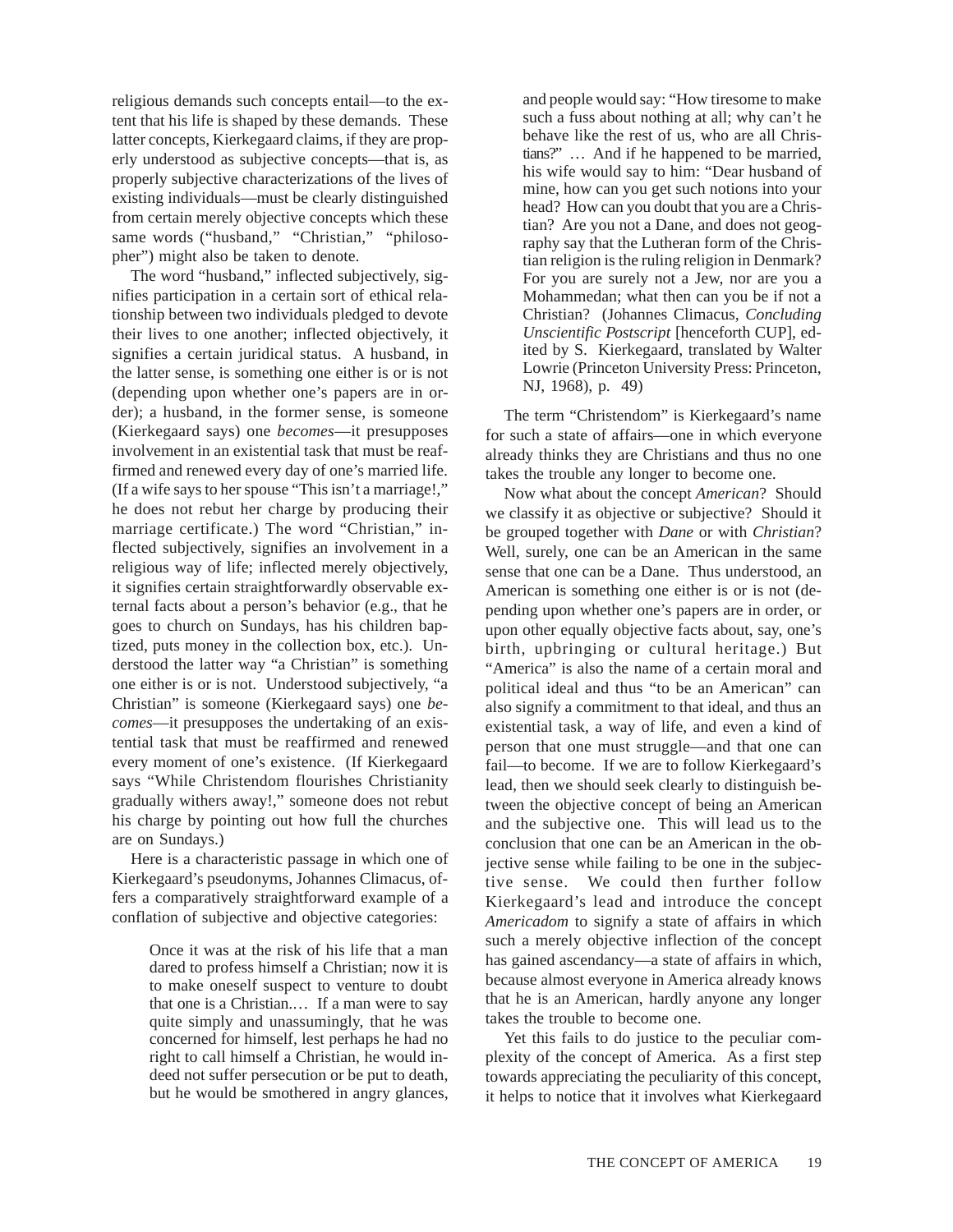seems to regard as an impossible combination of categories: it combines some of the logical features of an objective concept with some of those of a subjective concept. At one and the same time, "America" names a certain place at a certain time with a certain history *and* it also signifies a certain dream of what might happen in that place if certain moral and political ideals could be realized. To be an American can mean, at one and the same time, to be someone who happens to be a citizen of one particular nation (rather than another) *and* to be committed to a moral and political project whose continuation cannot be guaranteed simply through the continued existence of that nation (as merely one among others).

The aforementioned peculiarity of the concept of America notwithstanding, the following feature of Kierkegaard's analysis remains pertinent: an expression retains its ethical significance only if it continues to be predicated of individuals whose lives reflect a commitment to the exigencies of thought and action it entails; if not—if it comes to be predicated solely of individuals whose lives in no way bear the stamp of such exigencies—it will be drained of its former significance. In the latter case, the expression may continue to circulate in daily use and retain an aura of ethical significance, but it will no longer have its original import. It may, with time, even shed that aura and acquire some other perfectly coherent, utterly non-ethical—descriptive or juridical or institutional—meaning. As a husband can remain "married" in the eyes of the law, even if he has a made a mockery of his vows, so, too, Americans can retain their juridical status as "American citizens" and a place named 'America' will continue to stand as one nation alongside others, even if America makes a mockery of the words that figure in its founding pledges to itself—the pledges that constitute the original ground of its existence.

### **Parisian Brilliance and American Diffidence**

Let's now ask: What do we—what should we mean when we talk of "American culture," "American literature," "American philosophy?" Here are two more quotations—this time by two philosophers:

> I have attempted more and more systematically to find a non-site, or a non-philosophical site, from which to question philosophy. But the search for a non-philosophical site does not bespeak an anti-philosophical attitude. My central question is: from what site or non-site can philosophy as such appear to itself as other

than itself, so that it can interrogate and reflect upon itself in an original manner? Such a non-site or alterity would be radically irreducible to philosophy. But the problem is that such a non-site cannot be defined or situated by means of philosophical language.

#### Jacques Derrida

Walden has a reasonably tight bottom at a not unreasonable, though at an unusual, depth. I fathomed it easily with a cod-line and a stone weighing about a pound and a half, and could tell accurately when the stone left the bottom, by having to pull so much harder before the water got underneath to help me. This is a remarkable depth for so small an area, yet not one inch of it can be spared by the imagination. What if all ponds were shallow? Would it not react on the minds of men?

Henry David Thoreau

Much French philosophy has a distinctively *French* sound. And there is nothing in that sound that precludes it from sounding like philosophy. On the contrary, to the ears of many today—and not only of those who live in Paris—it *is* the sound of philosophy. If one comes across a passage from the writings of a French philosopher, such as the passage from Derrida above —regardless of whether one likes its sound (or of whether one takes oneself to understand what it says, or of whether one takes oneself to agree with what one thus understands) for better or worse, one knows this much about it right off: this stuff is (or is, at least, trying to sound like) *philosophy*.

Derrida is far from alone among philosophers, at least since Kant, in thinking that a radical questioning of philosophy is to be achieved only from a site that is, in some sense, "outside" (what we presently understand to be) philosophy—a site that allows one, without turning one's back on philosophy, to confront it on an altogether new ground. Derrida (and, again, not only Derrida) appreciates the difficulty of finding or arranging for such a site. For a radical questioning of philosophy would seem to require a radically new kind of philosophical discourse—one conducted in altogether different cadences from any in which philosophy has hitherto been attempted. And the problem is that nowadays—especially in France—the call for such a discourse tends to result simply in the production of further sentences whose sound is indistinguishable from that characteristic of business as usual in French philosophy. (Sentences that sound like this: "Such a non-site or alterity would be radically irre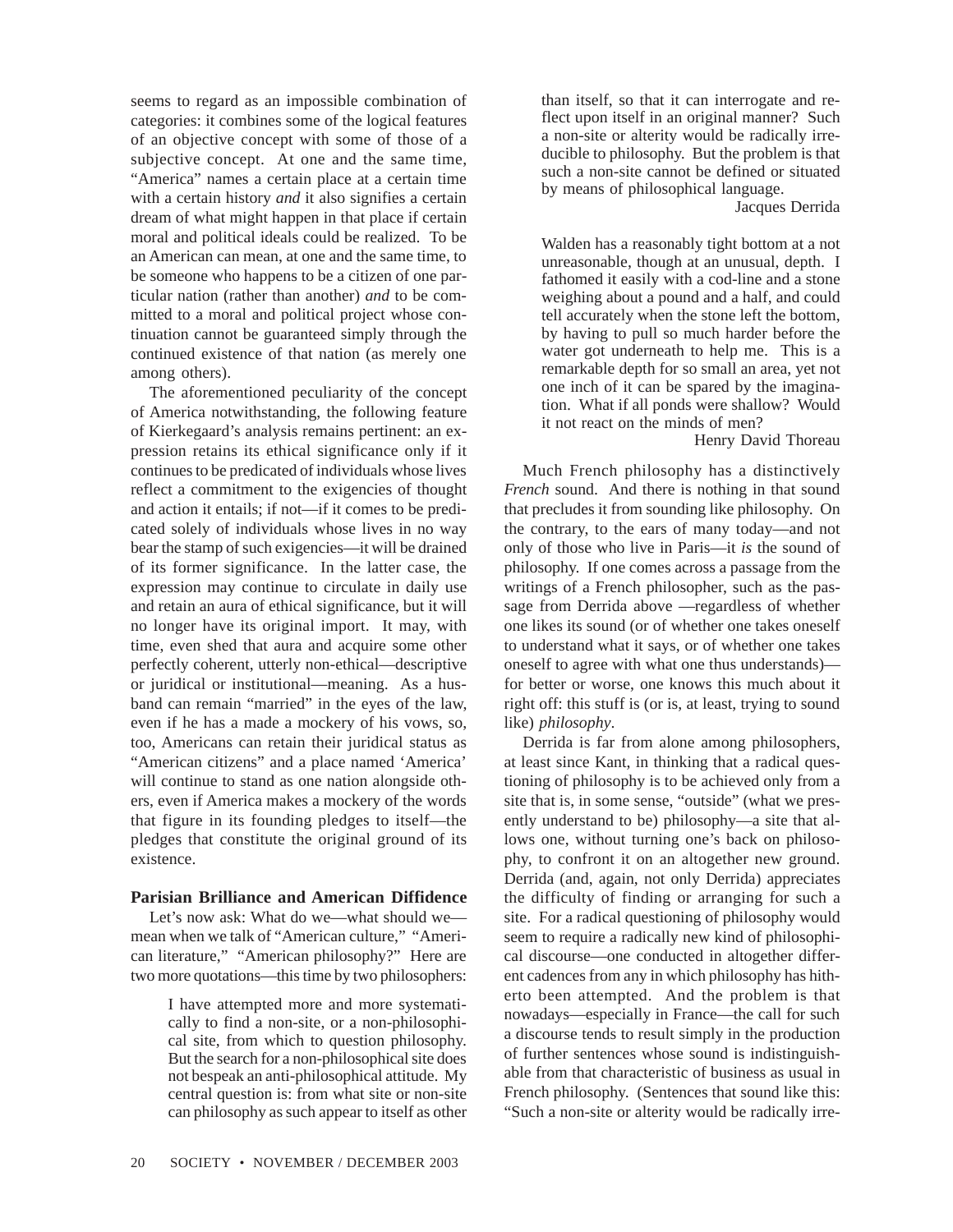ducible to philosophy; but the problem is that such a non-site cannot be defined or situated by means of philosophical language.") What else could a call for a different philosophical discourse sound like? Will it not of necessity itself sound like philosophy? And if it no longer sounded like (what we know as) philosophy, how would we be able to recognize it as such?

The sound of much of the language in Thoreau's *Walden* is apt to strike a reader—at least on a first encounter—as not particularly philosophical at all, as not even *trying* to be philosophy. Admittedly, the text does have moments when it seems to want to veer towards (something recognizable as) philosophy. But mostly, on a first listen, it can seem to be nattering on about how much certain items cost, how to live in the woods, hoe beans, or measure the depth of a pond. Indeed, the writing's intermittent gestures in the direction of something that has the aspect of philosophy (such as the concluding lines in the quotation above) may even strike a reader, at first blush, as puzzling digressions from its primary concerns. Not all of the remarks in *Walden* are of this sort, of course. Some of them may even immediately strike one as sage. ("Beware of all enterprises that require new clothes.") And some of them may immediately strike one as clever. ("A man sits as many risks as he runs.") The tone may occasionally even remind one of Socrates ("A man is rich in proportion to the number of things he can afford to let alone.") A sentence or two here or there may even strike one as the sort of thing that might actually have been said by Socrates. ("If I seem to boast more than is becoming, my excuse is that I brag for humanity rather than myself; and my shortcomings and inconsistencies do not affect the truth of my statement.") But the resulting whole, made up of these and other remarks, is not apt immediately to strike one as in serious competition with the enterprises of a Kant or a Hegel or a Derrida. If one comes across a quotation from Thoreau, such as the one paired with the passage from Derrida above– regardless of whether one likes the sound of such writing (or of whether one takes oneself to understand what it says, or, if so, whether one takes oneself to agree with what one thus understands) the following two features of the prose will be hard to gainsay: it has a distinctively American sound, and its sound is not that of European philosophy. Could the finding or founding of a site from which to question the inheritance of European philosophy possibly sound like *this*? How does one measure the depth of *Walden*?

One cannot understand a work such as *Walden* unless one appreciates that its author thinks that philosophy necessarily exists on a different cultural basis in America than in, say, France—that a different economy of exchange prevails between the culture at large and those who attempt to speak philosophically in it—and this affects what it can mean for a philosopher to attempt to speak philosophically *to* (or *for*) his culture. In order to become clear why this might be thought to be so, it will help first to review some facts—facts about America and facts about, say, France.

If you ask your average intellectually-inclined French citizen if he has ever read any Descartes or Pascal or Rousseau, he will almost certainly tell you that he has (and in most cases he will be telling you the truth). To be a French intellectual and to be simply unacquainted with the classics of French thought and to be happy to admit that one is thus unacquainted is to be a very unusual person indeed. There is no American philosopher ignorance of whose work could strike a measure of fear or embarrassment in the soul of an American man of letters at all comparable to what it would mean for a French intellectual to have never read a word of Descartes. If you attempt to hit upon the name an American philosopher that almost every educated American has read, you will seek in vain. Insofar as you can find a philosopher that most educated Americans have read, it will not be an American most likely, it would be Plato or Descartes or Hume or Nietzsche. There is nothing you could call "American philosophy" which plays a role in the formation of an American intellectual identity that parallels the role that French philosophy plays in French culture. A highly literate American intellectual may well have read a great many of the classics of English, French, and German philosophy without necessarily having any literacy in something you might call "American philosophy." He may, of course, have also read some pages of William James or John Dewey, but then again he may not have.

To be a French intellectual means in the first instance to have a certain literacy in certain landmark moments of the history of *French* thought. To be an intellectual in the United States means in the first instance to have a certain literacy in certain landmark moments in the history of *European* thought. To be an intellectual in France means, above all, learning how to be a *French* intellectual. The intellectual in America is haunted not by the fear that he might be failing to be an *American* in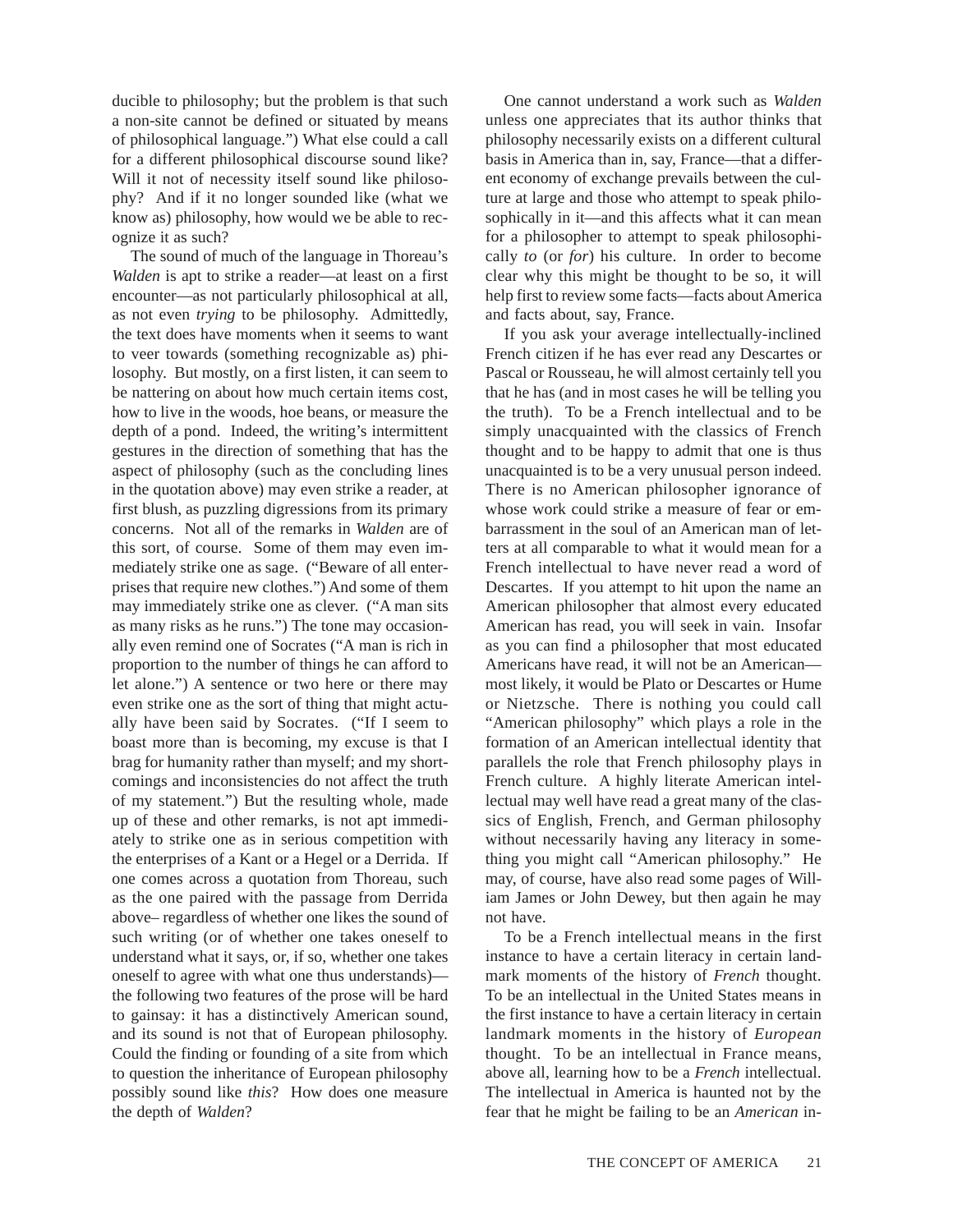tellectual; more often he is haunted by the fear that he might be succeeding in being just that—and hence perhaps someone a European might look upon as a philistine. Not that there has ever been any shortage of Europeans willing to second Matthew Arnold's quip: "[O]ur Society distributes itself into Barbarians, Philistines, and Populace; and America is just ourselves, with the Barbarians quite left out, and the populace nearly" (*Culture and Anarchy*, Preface (Cambridge University Press: Cambridge, 1960), pp. 19-20). Even if someone were to fall under the illusion that becoming an intellectual in America meant, above all, learning somehow how to become an *American* intellectual, there would be few American landmarks by means of which he could confidently navigate his way towards such an identity.

These facts have a significance that extends well beyond philosophy. There exists no single article of American letters of any sort (say, a novel or an essay) that most Americans share as a common intellectual inheritance in the way that the work of a Descartes or a Rousseau is a shared possession in France. Indeed, it is not an uncommon event in the history of American letters for Americans to become excited about some domestic product (say, the stories of Edgar Allen Poe or the novels of Ernest Hemingway) because a Frenchman (a Baudelaire or a Sartre) told them it is the work of a great writer. To the extent that there is some single object of American culture that a group of randomly selected educated Americans will have in common as a shared American cultural reference point, as likely as not, it will be a classic Hollywood movie.

This is not to deny that many Americans participate in a shared fantasy of a common literary culture consisting of a range of widely cherished documents—to cite a few candidates: *The Constitution of the United States of America*, *The Leaves of Grass*, *Moby Dick*, *The Adventures of Huckleberry Finn* but these tend to be cherished at a distance. How many Americans have really read, let alone retained, the words and thoughts contained therein? (Most are at least as likely to remember the details of a TV show or movie or cartoon either about or loosely based on and bearing the title of the text in question.) Regardless of how much significance is attached to the fact of their existence, the bulk of the prose in these documents does not presently circulate in America as shared possessions of the citizenry. With the exception of a few inaudibly famous phrases, there are within American cultural circles no documents of American writing to which one can safely allude with the same confidence in

the possibility of shared intimacy that a judicious allusion to a line or scene from a widely cherished Hollywood movie—to cite a few candidates: *The Wizard of Oz*, *It's a Wonderful Life*, *Casablanca*, or *Dr. Strangelove*—is likely to be able to achieve. If Dorothy were to find herself suddenly transported to a region of America where allusions to literary or philosophical texts were able to forge this sort of intimacy, she would have reason to exclaim: "Toto, I have a feeling we're not in Kansas anymore!"

So let us ask the following question: What, within the history of American thought, is America prepared to count as an instance of an American difference in philosophy—an instance of a mode of thought that is both philosophy and distinctively American? Perhaps the answer will be: Nothing. But then we should want to know: Why? Is it because any American candidate that openly bears the stamp of its Americanness is somehow too American to count as an uncluttered instance of serious philosophy? So that to do philosophy just is to participate in and therefore to accommodate oneself to a European tradition? So that to speak with a voice that is recognizably philosophical is of necessity to speak with a European accent? Or is it because America is, above all, the name of a democracy and a business that is as inherently practical as democracy can have at best only an incidental bearing on how an enterprise as inherently theoretical as philosophy ought to be conducted? If either of these is our conclusion, then it is one which rests on assumptions—assumptions about what can count as an inheritance of philosophy and about the possibilities of thought available to someone who does not wish to suppress the American accent in his voice. Emerson and Thoreau are examples of writers who sought to contest just such assumptions—so that the reception of their thought requires not only a simultaneous rethinking of what philosophy, America and Europe each are, but a rethinking of each in the light of the other.

On this ambitious conception of what the establishment of a genuinely "American philosophy" is to achieve, there will turn out to be a significant internal relation between the concepts *philosophy* and *America*: a relation between what we are able to recognize as philosophy (and whether it presently rests on an impoverished idea of philosophy) and what we are able to recognize as cosmopolitan (and whether it presently rests on an impoverished idea of the cosmopolitan—one which is itself a form of provincialism—and recognizable as such only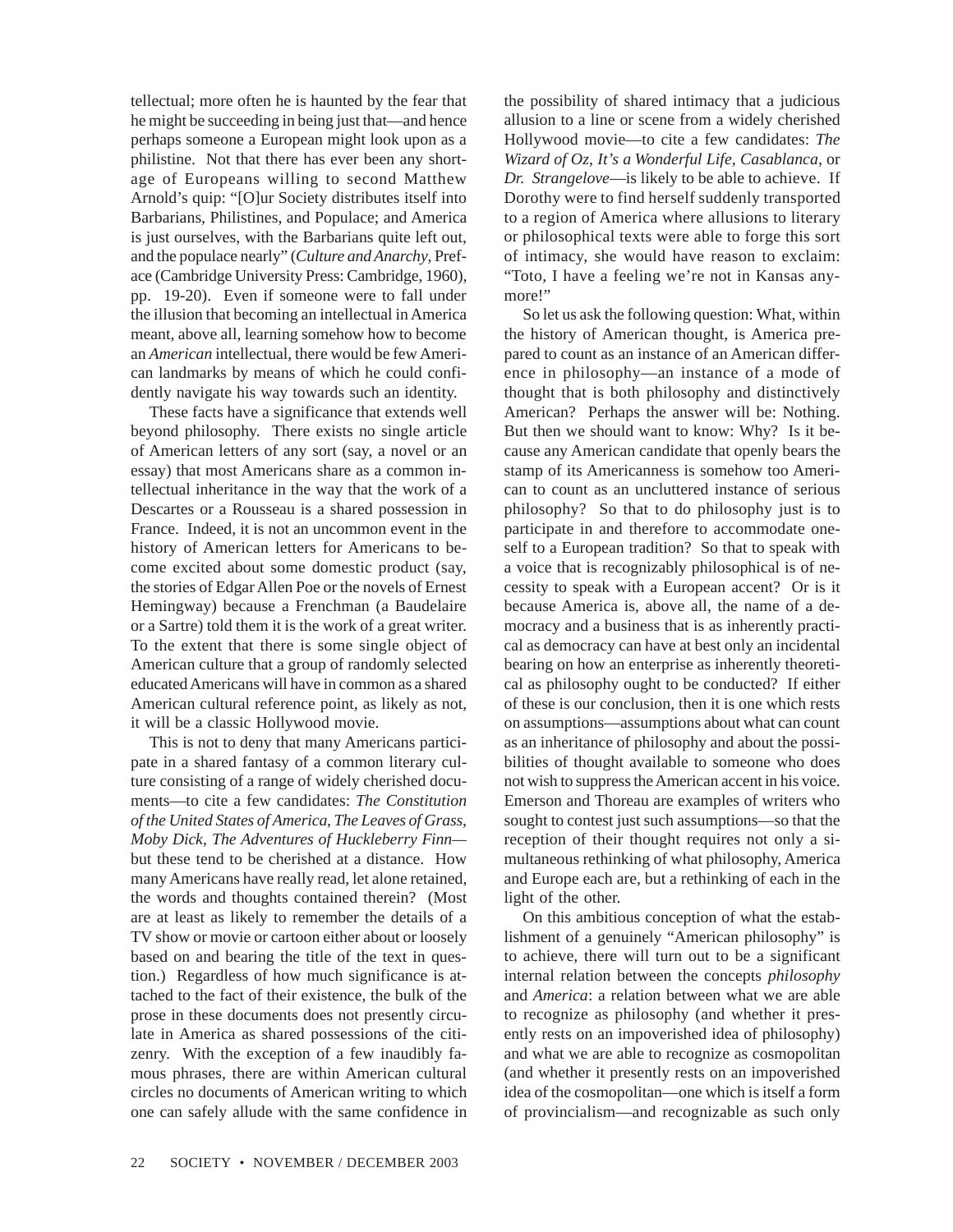from the vantage point afforded by a non-European perspective). For Emerson and Thoreau, a genuinely American philosophy would thus provide a new perspective on our old ways of thinking and living—a perspective which is to enable our European conceptions of the philosophical and the cosmopolitan to come into focus together as somewhat *unphilosophical* (in taking a certain dispensation of philosophy to be philosophy itself) and somewhat *provincial* (in taking the aspiration to an American culture to be a quest for a second-hand version of European culture).

The American philosopher Stanley Cavell remarks: Whereas a French intellectual is committed to seeming brilliant, an American thinker or artist is more likely to play dumb, to undertake to seem like a hick, to play the part of being uncultivated. Consider Aristotle's elucidation of the concept of the sage—it takes the form of a question we are to ask ourselves; the question goes like this: "Who furnishes us with the most accurate standard or measure of good things?" Now, if it is constitutive of what it is to be a French intellectual that one is committed to seeming brilliant, then it is bound to be difficult for such an intellectual to recognize someone who is undertaking to appear lacking in cultivation as the personification of a sage (in Aristotle's weighty sense of the term), and it will be harder still for him to credit the cultivation of such an appearance as itself a guise through which intellectual authority is asserted—as itself a guise of the Sage.

This is not to deny that many American intellectuals are committed to seeming brilliant. All that proves is that many Americans seek to emulate a Parisian model of what it is to be an intellectual. Some of them, given the choice, would even prefer to live in Paris—or, at least, to go there when they die. "Good Americans, when they die, go to Paris" (attributed to Thomas Gold Appleton, reported by Oliver Wendell Holmes, in *Autocrat of the Breakfast-Table* (The Akadine Press: Pleasantville, NY, 2001); p. 125). Oscar Wilde, in his play *A Woman of No Importance*, adds a characteristic wrinkle:

> *Mrs. Allonby:* They say, Lady Hunstanton, that when good Americans die they go to Paris.

> *Lady Hunstanton:* Indeed? And when bad Americans die, where do they go to?

> *Lord Illingworth:* Oh, they go to America. (*The Complete Works of Oscar Wilde* (Galley Press: Leicester, UK, 1987), p. 421.)

Nor is it to claim that those American intellectuals who do not seek to emulate such a model are therefore eager to mount a critique of European intellectual life. It is to claim only that many American authors and artists and thinkers find the Parisian model cannot be theirs. A European will not understand the intellectual manners of a Henry David Thoreau or Mark Twain or William Faulkner or Robert Frost or Howard Hawks if he fails to appreciate what underlies their apparently intellectually uncultivated postures—as thrifty woodsman or riverboat captain or Southern gentleman or New England farmer or uncouth cowboy—if he fails to appreciate how these modes of cultivating an apparent lack of (European) cultivation are themselves forms through which the American artist or author expresses his refusal of an alien standard or measure of good things and seeks to fashion his own native standard or measure.

These differences between the French and American scenes are themselves a function of a difference in their respective relations to history—and, in particular, to the accomplished edifice of European culture. The French philosopher or author or artist can take that accomplishment for granted and build on it without threat to his identity. The challenge for him, as a French intellectual, lies in finding or clearing room for something new to do within the confines of that edifice. This is not the challenge the American philosopher or author or artist *qua* American generally feels himself to face. Mark Twain narrates the adventures of a Tom Sawyer or Huck Finn in a voice that betrays little hint of interest in or familiarity with the accomplished edifice of European literature. The apparent naturalness of that literary voice—its apparent innocence of European cultivation—is an integral and easily overlooked aspect of its achievement. Emerson and Thoreau seek to fashion a mode of philosophical writing that actively refuses to lay claim to the accomplished edifice of European philosophy, as if philosophy's history could be made to begin again—as if "no time had elapsed [since] the oldest … philosopher … [first] raised a corner of the veil." The American philosopher or author or artist often seems to proceed thus, as if history could be made to begin anew—as if the accomplishments of European culture could constitute only a dangerous temptation for an American, at all costs to be resisted—as if those accomplishments could only become his, for the taking and making his own, at the cost of placing his own identity in pawn.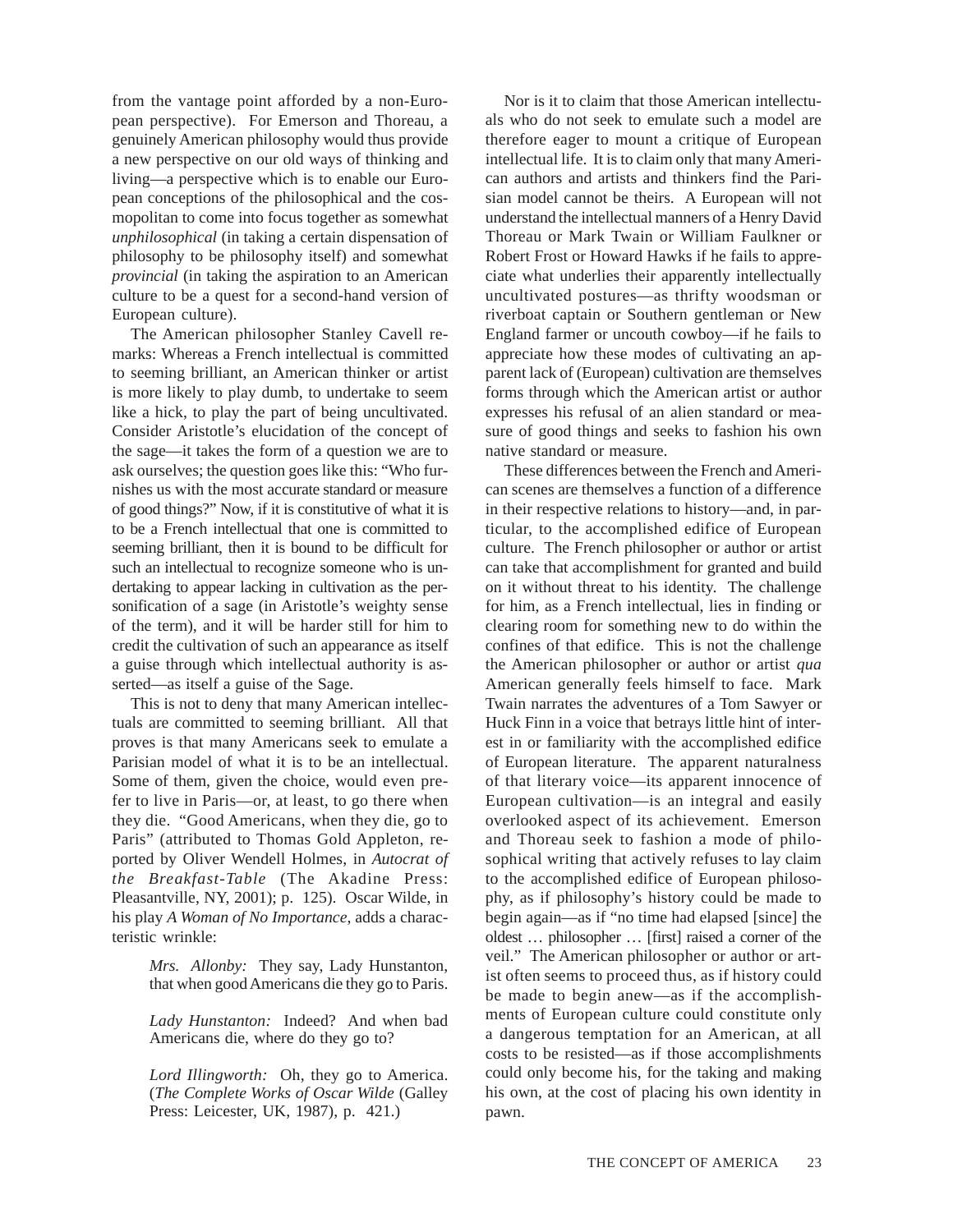Among the opening remarks in an address to the Phi Beta Kappa Society at Harvard in 1837, Emerson famously declares the following hope: "Our day of dependence, our long apprenticeship to the learning of other lands, draws to a close. The millions that around us are rushing into life, cannot always be fed on the sere remains of foreign harvests.… In this hope I accept the topic which not only usage but the nature of our association seem to prescribe to this day,—the AMERICAN SCHOLAR."

Ever since at least this address bearing the title, and issuing its call for, *The American Scholar*, it has been a central ambition of American thinking and writing and art to call forth a form of culture in which the American intellectual—philosopher or author or artist—can eschew European models—of philosophy or authorship or art—in a manner that will enable him finally to be able to feel at home in his homeland *qua* philosopher or author or artist (as he imagines his European counterparts are able to feel at home in their respective cultures). The realization of such an ambition is supposed to require a reciprocal change on the part of American thinking and writing and art and on the part of the homeland itself; and the accomplished fact of such reciprocal change is an integral part of what it means, for Emerson, for the American scholar finally to have come into existence. But to say that American thinking and writing and art have been fueled by such an ambition is not to say that such a vision of America has ever yet been realized—that the American philosopher or author or artist has ever yet been able to feel himself permanently or comfortably at home in America.

This it is not to deny what one shrewd native observer of the American scene, Alfred Kazin, has called *the greatest single fact about our modern American writing*—namely, America's writers' (and thinkers' and artists') "absorption in every last detail of their American world together with their deep and subtle alienation from it." What is at issue here is neither the familiar European intellectuals' loudly proclaimed revulsion at and revolt from the diurnal and everyday (familiar since at least Baudelaire) nor the equally familiar European intellectuals' loudly proclaimed longing to be reconciled with and incorporated harmoniously into the rhythms of an already available mode of diurnal and everyday life (familiar since at least Tolstoy). An attentive absorption in the details of an American life that engulfs the author combined with a quiet yet ineradicable alienation from the very life which so absorbs and fascinates him remains a hallmark of great American writing throughout the generations, from that of Nathaniel Hawthorne and Hermann Melville to that of Raymond Carver and Don DeLillo.

This characteristically American ("deep and subtle") form of cultural alienation should not be confused with a far less deep and subtle form of cultural alienation that is equally characteristically American—an alienation that is cultivated and displayed as a badge of honor by a different constituency of American intellectuals—namely, those whose understanding of their identity as "intellectuals" depends upon a principled disinterest in any project of attentive absorption in the details of their American life. Such "American" intellectuals—especially those most preoccupied with what it means to be an intellectual, and most especially those most in the thrall of the Parisian model of what it is to be one—will themselves generally never be able see past the roughhewn manners of a Thoreau or Faulkner or Frost or Hawks to the exquisite cultivation shining through that surface, to the extraordinary rigor of their undertakings (to reinvent philosophy or poetry or the novel or the cinema). But whereas a Parisian intellectual can without threat to himself permit himself to be fascinated by the exotic manners of such an American literary woodsman or cowboy (and thereby discover in them a new and usable measure of the good, the true, or the just), the American intellectual in the thrall of the Parisian model is generally unable to permit himself such latitude. Here his own Americanism comes into play and freezes his powers of perception. He is apt to recoil from what he perceives as the vulgarity of his countrymen's provincialism and amateurism.

But often what chagrins such an American intellectual is simply his Americanism—his fear of his own lack of cultivation.. His recoil from cultural efforts distinctively marked by an American provenance is often a reflection of his own shame—a symptom of his fantasy to be someone he is not. Nowhere are the great achievements of American culture more undervalued than in America, which is not to deny that nowhere are they more celebrated. It belongs to the nature of great American cultural achievements that they not only easily permit, but actively invite their audience thus to underestimate them. To assess such work requires first punching through its false bottom. If it is characteristic of the French thinker or author or artist to be committed to seeming brilliant and to playing the part of the genius, then it is equally characteristic of the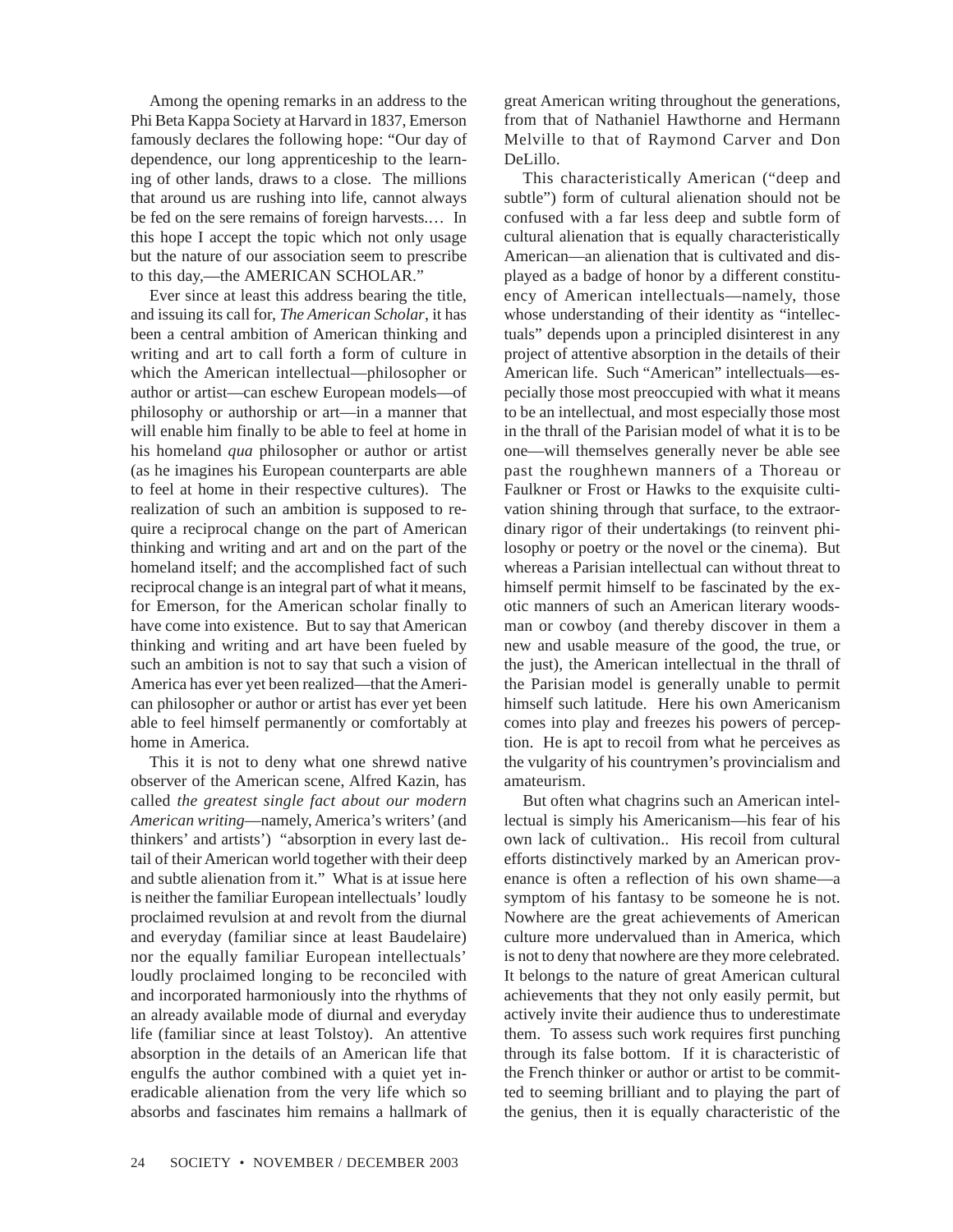American thinker or author or artist to be committed to diffidence and to playing the part of someone who is just doing his job—say, measuring the depth of his pond.

### **America's Drama of Self-Constitution**

Here is another quotation from the American philosopher, Stanley Cavell:

> It is simply crazy that there should ever have come into being a world with such a sin in it, in which a man is set apart because of his color—*the* superficial fact about a human being. Who could *want* such a world? For an American, fighting for his love of country, that the last hope of earth should from its beginning, have swallowed slavery, is an irony so withering, a justice so intimate in its rebuke of pride, as to measure only with God.

The drama of America begins with its birth; and it is essential to its myth of itself as a destiny that its birth be unlike that of other nations. Long before there was a Russian or English or French nation or revolution or constitution, there were already a Russian or English or French kingdom or empire or realm, already Russian and English and French history and architecture and literature, and already a distinctively Russian and English and French language and people and identity. The issue in founding America was not just to arrange for there to be one more such place alongside Russia and England and France. It was to show the world what a nation and a constitution and a revolution could and should be, and thereby to create not only a new nation, but a new concept of nation—one that was to have no history or literature or identity prior to the completion of its revolution and the realization of its constitution, comprising a people united by neither language, creed nor blood—one whose history and literature and identity were forged through a vision of how a people might be united such that they no longer could be divided. But how is one to tell if such a revolution attains its end, if such a constitution is fully enacted, if such a union stands achieved?

America arguably began as theater. Its revolution, unlike the English and French and Russian revolutions, was not a civil war; it was fought against outsiders, its point was not reform but independence.

And one might argue that America's beginning as theater was both its blessing and its curse. It bore some of the earmarks of other revolutionary conflicts: shots were fired, colonies liberated, ties with a monarch severed, royalist administrators evicted, and so forth. But such a beginning was largely a blessing for the very reasons that might lead one to declare that the American Revolution was not a revolution at all: in its declaration of independence America did not declare war on itself, no king was beheaded, no guillotines were erected, no people's tribunals convened, there was no orgy of bloodletting to expiate, and the empire to which it had once belonged continued happily on without it. These seemingly unrevolutionary aspects of its Revolution were a blessing because it meant America could begin the business of nationhood with a public debate over its founding principles to determine how each could have a voice in the ensuing whole and what kind of voice it should be, rather than with a tribunal of inquisition to determine who was a friend of the Revolution and who Its enemy, sorting its citizenry into those who formed part of the solution and those who formed part of the problem. The American revolutionaries had no need to justify an extended internecine conflict in the name of an indivisible will of the people, in whose name violence could be demanded and in expectation of whose gratitude all sins would be washed away. Instead of having to invoke the will the people, the Founding Fathers could afford to seek their consent. Instead of insisting upon the indivisibility of such a will, they could seek to accommodate and protect a diversity of opinion. Instead of replacing religion with the state, they could seek to separate them.

Was the American Revolution therefore a success? How does one measure the success of a revolution? Hannah Arendt has devoted a book to this topic. She notes a marked tendency—exacerbated by a literary and philosophical concentration on the example of the French revolution—that she thinks is apt to cloud our thinking on the topic. The tendency is to identify the concept of revolution with the idea of a violent overthrow of an existing order (something she takes to be a merely accidental feature of the concept). This identification leaves out what she takes to be the essential end of revolution: namely, *the institution of a new order*—not merely in the superficial sense that a new one replaces an old one, but in the deeper sense that it brings into being the conditions of the possibility of a new kind of order—one which alters not only the quantity of freedom but also its quality.

A revolution is to be assessed not by how much it destroys, but by what it creates—not by its powers of dissolution, but by its powers of constitution. If, rather than measuring the success of revolutions by the degree to which they afford freedom *from* a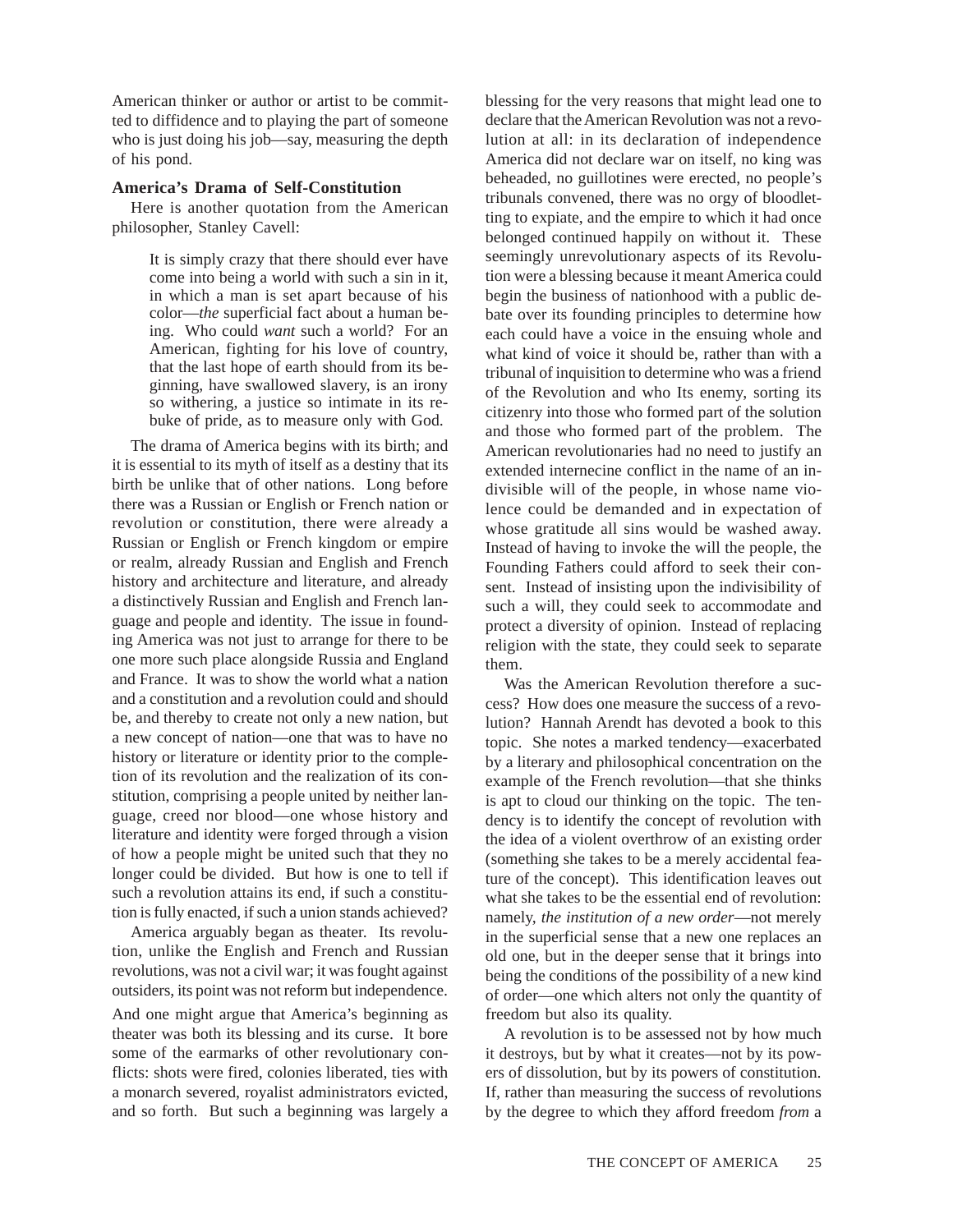prior state of affairs, we instead go by the degree to which they enable freedom *for* the institution of something radically new—an unprecedented yet stable form of social order—then, Arendt argues, this will dramatically affect an estimate of the relative success of the American and French revolutions. But she thinks this is not the measure usually employed. Arendt laments: "It was the French and not the American Revolution that set the world on fire, and it was consequently from the course of the French Revolution, and not from the course of events in America or from the acts of the Founding Fathers, that our present use of the word 'revolution' received its connotations and overtones everywhere.… The sad truth of the matter is that the French Revolution, which ended in disaster, has made world history, while the American Revolution, so triumphantly successful, has remained an event of little more than local importance" (*On Revolution* (Penguin: New York, 1963), pp. 55-56).

An American such as Thoreau might easily agree with Arendt that it is lamentable that the French revolution has been the preferred model for subsequent "revolutions," while still feeling that the question has yet to be answered what it would mean for the American Revolution to have been "triumphantly successful." Does it mean, as the National Anthem declares, that America is now the land of the free and the home of the brave? If so, Thoreau would want to know what those words mean, particularly since, at the time of writing *Walden*, America was hiding from itself the withering irony of its having swallowed slavery. Thoreau thinks his countrymen have allowed themselves to mistake the first act (the framing of a constitution) for the drama itself (the actualization of the freedoms it envisions), and thus to remain unclear as to what ought to count as their having finally departed from the conditions England lives under. Do we know what the next act of the drama is to be and when it ought to be performed? Or has it already been performed? Is America now the land of the free? It has, we are often told, freed its slaves. So was the Civil War the second act of the Revolution?

America's Civil War does in some ways resemble other countries' revolutions: one half of the country fighting the other, brother sometimes taking arms against brother, one side fighting to uphold tradition and property, the other claiming to represent freedom and equality. But it was not a revolution the point, according to one side, was to make what was formerly one nation two, and the point according to the other side, was to ensure that it remained

one. And to the extent that either point was settled, it was not by its being settled in the way things are settled in a revolution, not merely because America has as such never suffered defeat, but because, since its initial inception, its subsequent growth pains have been accompanied neither by the sort of overthrow of an existing order that would mark (and has marked) the completion of a successful revolution in England or France or Russia nor by the sort of change in political constitution that would mark the completion of a successful revolution by Hannah Arendt's lights.

Surely, this is a blessing that has helped to protect it from some of the recurrent crises of coherence and confidence that afflict so many other nations. Yet the fact of America's innocence of such national traumas does not by itself answer Thoreau's question: Is the drama of America—the drama of the nation's taking possession of itself—accomplished or still underway? Is the absence in its history of the moments that are formative in the history of other nations—moments of traumatic birth or loss or change of identity, of defeat from without or overthrow from within, of collapse of empire or toppling of *ancien regime*, of change of constitution or convulsion in system of government—its curse or its blessing? There is, after all, no shortage of those on the outside who think that it has been its curse that it has been so seemingly blessed and therefore that there is nothing America needs today more than a humbling. What should those on the inside think?

Here is my final quotation. It is also from Stanley Cavell. These lines were written during the Vietnam War:

> So America's knowledge is of indefeasible power and constancy. But its fantasies are those of impotence, because it remains at the mercy of its past, because its present is continuously ridiculed by the fantastic promise of its origin and its possibility, and because it has never been assured that it will survive. Since [America] had a birth, it may die. It feels mortal. And it wishes proof not merely of its continuance but of its existence, a fact it has never been able to take for granted. Therefore its need for love is insatiable. It surely has been given more love than any other nation: its history, until yesterday, is one in which outsiders have been drawn to it and in which insiders are hoarse from their expressions of devotion to it.… It is the need for love as proof of its existence which makes it so frighteningly destructive, enraged by ingratitude and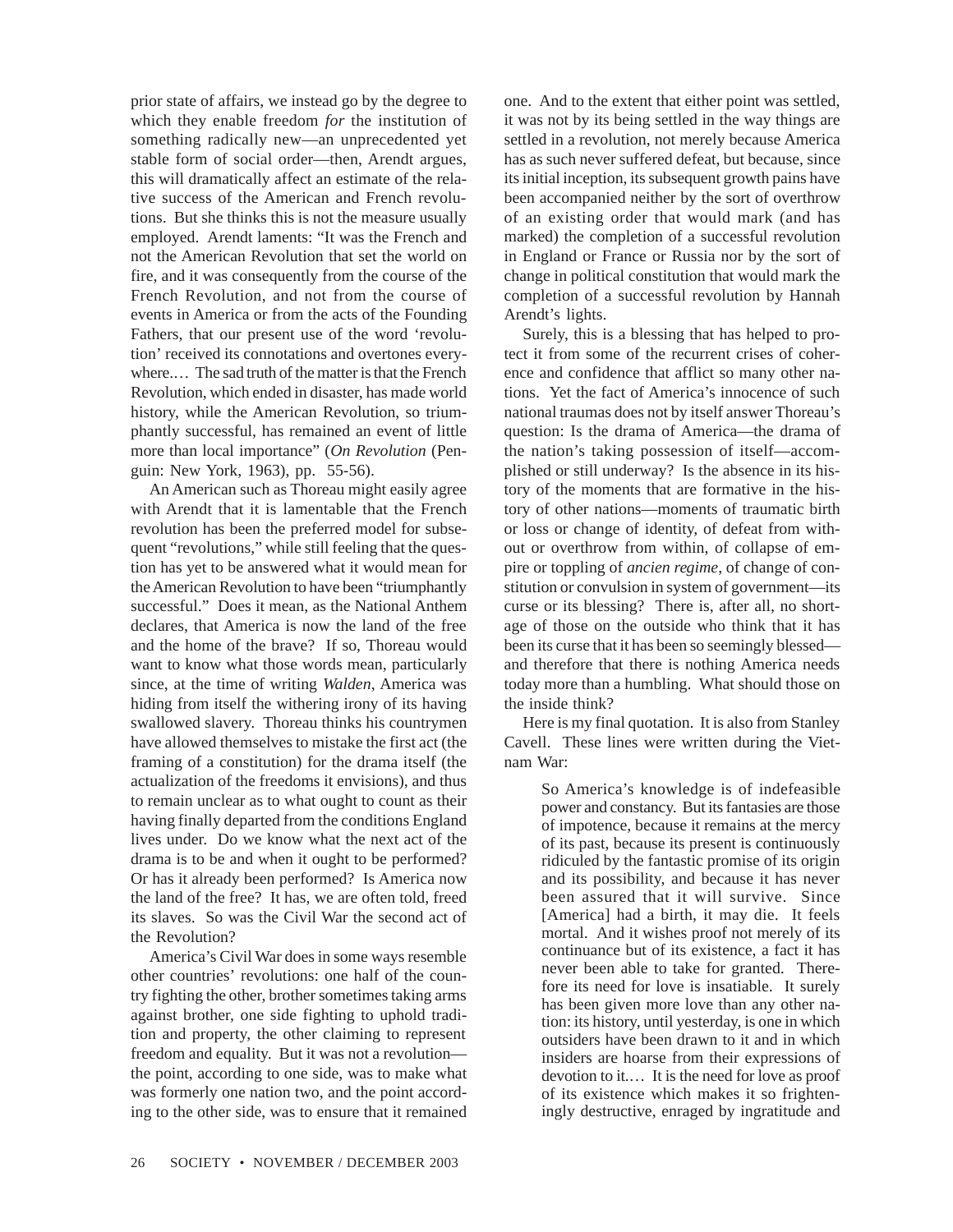by attention to its promises rather than to its promise, and which makes it incapable of seeing that it is destructive and frightening. It imagines its evils to come from the outside. So it feels watched, isolated in its mounting of waters, denying its shame with mechanical lungs of pride, calling its wrath upon the wrong objects. It has gone on for a long time, it is maddened now, the love it has had it has squandered too often, its young no longer naturally feel it; its past is in its streets, ungrateful for the fact that a hundred years ago it tore itself apart in order not to be divided; half of it believes the war it is now fighting is taking place twenty-five years ago, when it was still young and it was right that it was opposing tyranny.… *Union* is what it wanted. And it has never felt that union has been achieved. Hence its terror of dissent, which does not threaten its power but its integrity. So it is killing itself and killing another country in order not to admit its helplessness in the face of suffering, in order not to acknowledge its separateness. So it does not know what its true helplessness is.

As I read these lines today, thirty-five years after they were written, I find them to have acquired a peculiar pertinence in the wake of the events of September 11, 2001.

America has seldom received more declarations of love, from outsiders as well as insiders, than on the days immediately following the events of that day. Yet America remains, now more than ever, incapable of seeing how it appears from the outside, often squandering that love as unreservedly as it is proffered. America, so confident of its own goodness, has always found it difficult to see itself—as those on the outside see it—as destructive and frightening. But this self-blindness has deepened, now that the fantasy has been catastrophically reinforced that America's evils come from the outside. As America responds to her momentary feeling of impotence with awesome displays of power, and to her continuing fear of violation with calls for unprecedented acts of surveillance, a question about the times in which my own text (on "The Concept of America") is written arises: Are we seeing the curtain open on a further act in the drama of America's self-constitution? Or has the drama become irretrievably stuck, somewhere in the middle of the third act?

At the time of writing this essay, some things are as different from the days of the Vietnam War as one could wish for: the nation is not only not divided against itself, but its citizens are eager to declare that they stand behind its president; its young are not ungrateful and openly protesting its hypocrisy in the streets; its fears of violence are directed not at the actions of its own citizens but at those of outsiders, thereby enabling it to unite against a common enemy. And even if America is not quite able to tell itself now, with all the confidence it could muster when younger, that it is opposing tyranny, it can tell itself that its enemies are the enemies of freedom and thus would-be tyrants. So whatever threats there may be, surely there is none that threatens the union as such—surely, there is no national trauma underway—now that its people are suddenly able, once again, to stand united, indivisible, and firm. And yet.

America's sense of its own helplessness in the face of suffering was seldom more acute than on that September 11th and its appetite for action seldom more provoked. America feels again, as seldom before, mortal—and wishes proof not merely of its continuance, but proof that it is indeed America (and not just some heavily armed superpower) that thereby continues. Thus the rhetoric of proof vastly exceeds any reality that it thus demonstrates. Seldom have those in power felt less humility when invoking—seldom have they found it easier to pronounce—words such as "freedom," "justice," "truth." Every action America commits, every treaty it breaks, every bomb it drops, every border it crosses, it declares it does in the name of freedom, suggesting that this is something that it thinks it can—and revealing that this is something it has never believed it can—take for granted.

The struggle for union is not yet at an end. Today the young are not notably ungrateful; and they are certainly not in the streets protesting America's betrayal of its promises to itself. But that is not to say that they are grateful, or even that most of them remember exactly what those promises—what exactly the Revolution or the Constitution—were. America is not (at least not yet) presently killing another country. But that is not to say that it is not killing anyone. True, its fears are presently directed not at the violence of insiders but at those of outsiders. But that is not to say that it is able to tell the one from the other. It is true—and a good thing that it stands united against its present common enemy. But that is not to say that it knows where that enemy is or what would count as having defeated him. And even if it can tell itself that its enemies are enemies of freedom; it must now rest uneasy in the knowledge that it has made a habit of befriending its enemies' enemies whether or not they are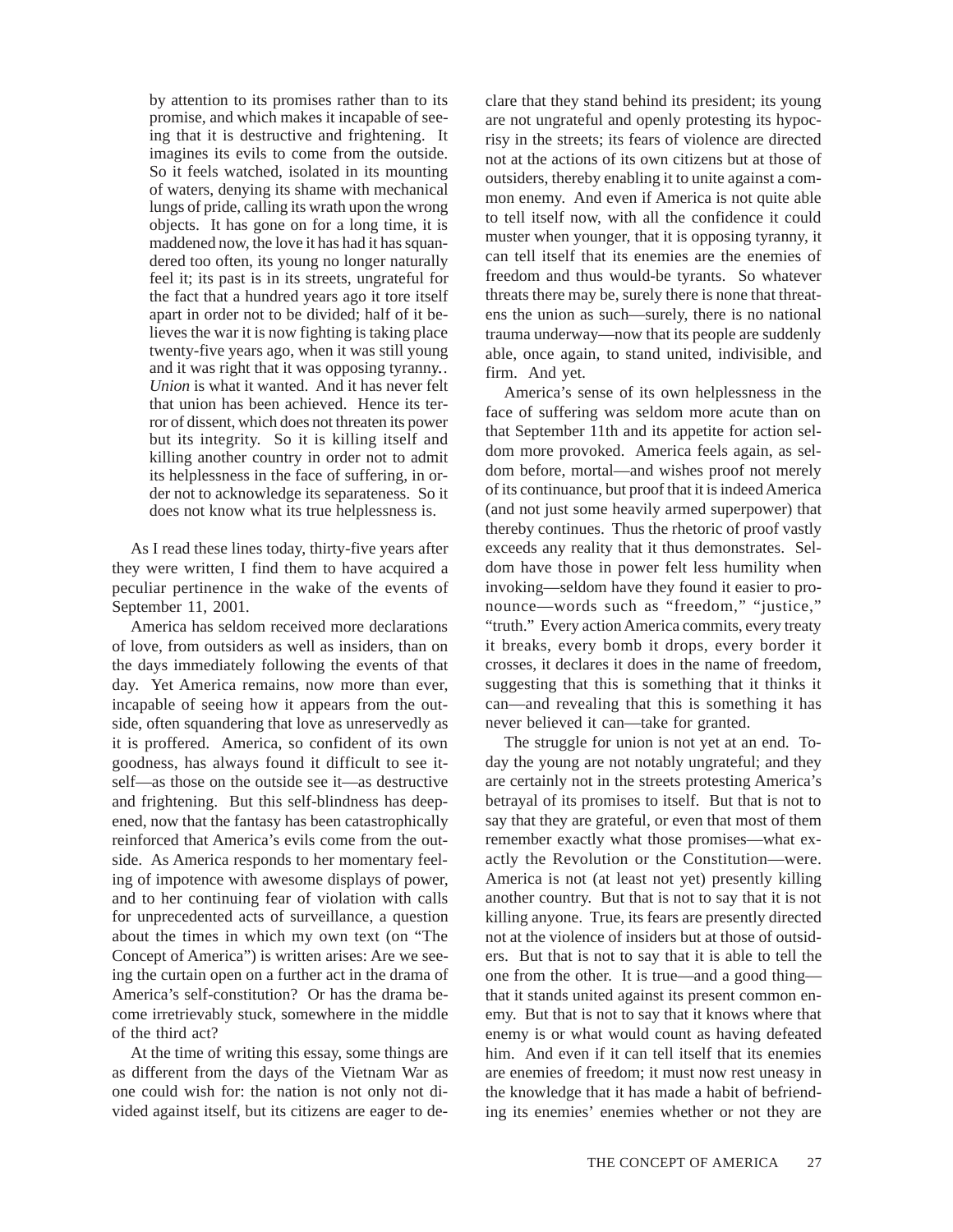truly its or freedom's friends. Its enemies of today it was calling, only yesterday, friends—friends it was eager to help against a prior common enemy. Amidst these shifting allegiances, it becomes increasingly difficult to tell freedom's friends from its foes—not only when looking at those on the outside but also at those on the inside, and not only for those on the inside looking around but also for those on the outside looking at us.

America could not disguise from itself that the Vietnam War (and the War at Home it provoked) was a struggle over its own soul. But now that America can tell itself that it has been attacked, that it is vulnerable, and that it acts only to protect itself, it has become easier than ever for it to disguise from itself how its continuance depends not only on what it does, but on how it does it. If it is to

have a soul worth saving, attacks on it from without must not silence its ongoing argument from within over what would count as its having a soul worth saving. For it belongs to that peculiarity of the concept of America that I have sought to elucidate here that there is no contradiction in the following thought: America might cease to exist on the very day that its citizens become convinced that the continued existence of "America" has been safeguarded and now rests assured.

*James Conant is professor of philosophy, Department of Philosophy, University of Chicago. He is the editor of* The Cambridge Companion to John Dewey, and The Norton Anthology of Philosophy, Volume V: The Analytic Tradition. *This article was written before the invasion of Iraq.*